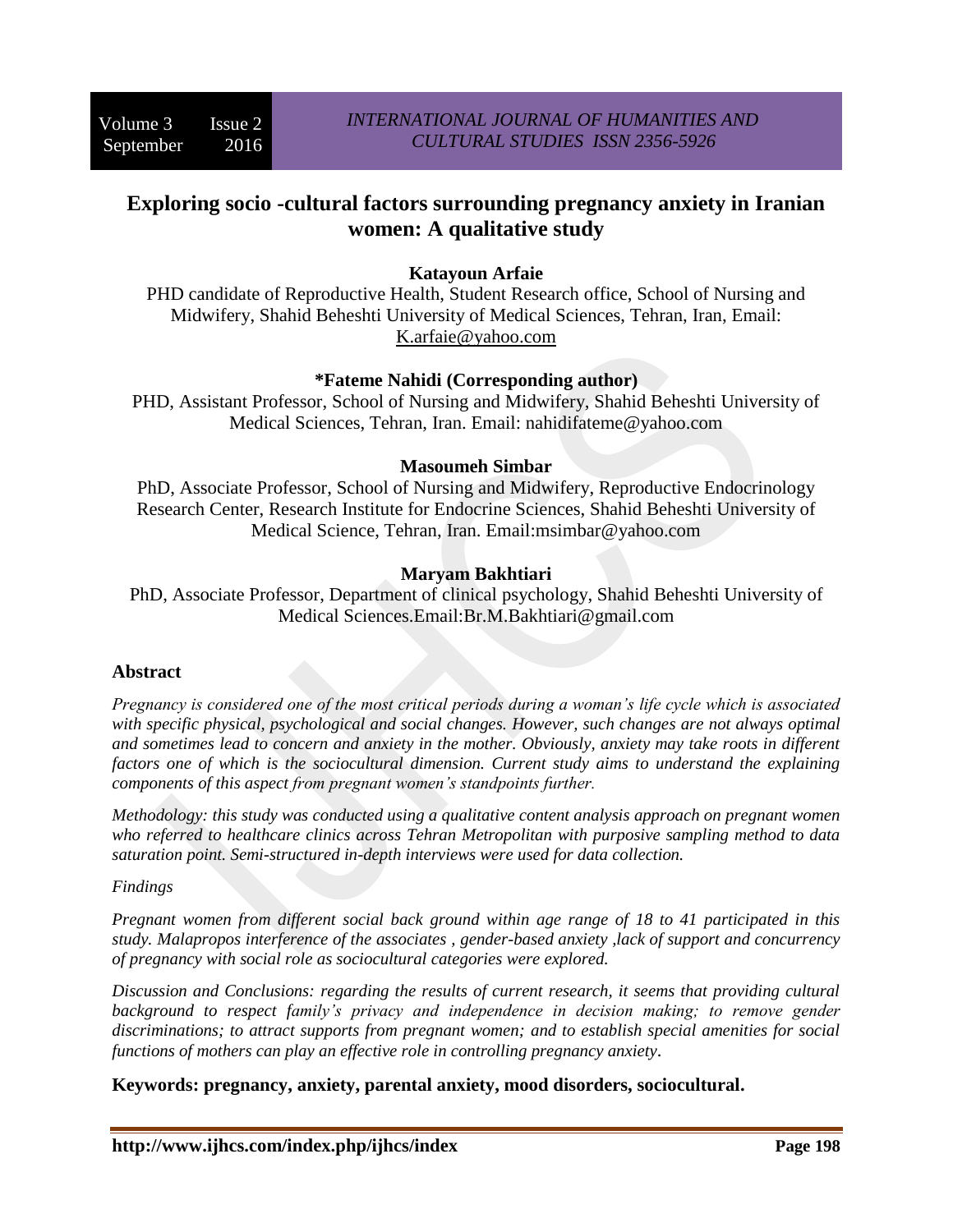## **Introduction**

Pregnancy is not a pleasant experience for all women and can bring a wide range of positive to negative responses in different women (1). It is clear that complexity of this process in terms of physical, emotional, psychological and social changes, the woman's personality, personal life experiences and social expectations of each society lead to such different responses (2). Consequently, many women describe pregnancy as one of the most stressful periods of life who respond to it with anxiety (3).

Today, prevalence of anxiety during pregnancy has been reported between 25-50% with respect to different cultures and several studies have been done on anxiety-provoking factors during pregnancy (2). Considering the results of these studies, we can refer to factors such as physical and psychological problems arising from pregnancy, personal characteristics of the pregnant woman, supporting systems and more importantly sociocultural factors and religious beliefs of a society (4).

Rubertsson et al (5) wrote about socio- demographic causes of occurrence of anxiety during pregnancy: young age, low income and education of mothers, stressful events of life and unemployment are among crucial anxiety-provoking factors in pregnant women. Findings by Rafiee et al (6) suggest that there is a significant relationship between lack of social support, domestic violence and prevalence of mood disorders in pregnant women.

Mwape et al (7) consider the role of social factors, religious beliefs and superstitious views important in occurrence of pregnancy anxiety and writes "women from low and middle classes experience much more anxiety due to failure to receive support. Swala et al (8) point out about social factors of anxiety: pregnancy anxiety has a clear-cut relationship with religion, ethnicity and education so that women with higher education reported lower anxiety. In a study by Stephani et al (9) in England on different ethnical groups, pregnancy anxiety had a concrete and clear association with women's ethnicity and women from minority groups were more anxious. He also believes that family structure, how to behave with a woman, and quality of support are also related to mood disorders in the pregnant mother. Madhavanprahakaran et al (10) regarded sociocultural variables, particularly social level of family effective in occurrence of anxiety and writes: "younger women from poor families are more anxious. However, occurrence of anxiety in upper social classes is larger because they understand pregnancy physiology and its complications better than lower classes" Fear of losing job and conflict of maternal responsibilities with her social activities were among other frequently cited factors(11)

But the point is that anxiety during pregnancy for any reason and to whatever degree, leads to a wide range of maternal and fetal complications and imposes a significant burden of disease for health systems ,among which we can refer to present and future developmental disorders of fetus and baby, impaired development of brain and nervous system, dyspepsia, mood disorders, (ADHD) in children(12) problems arising from emotional interaction of mother and baby,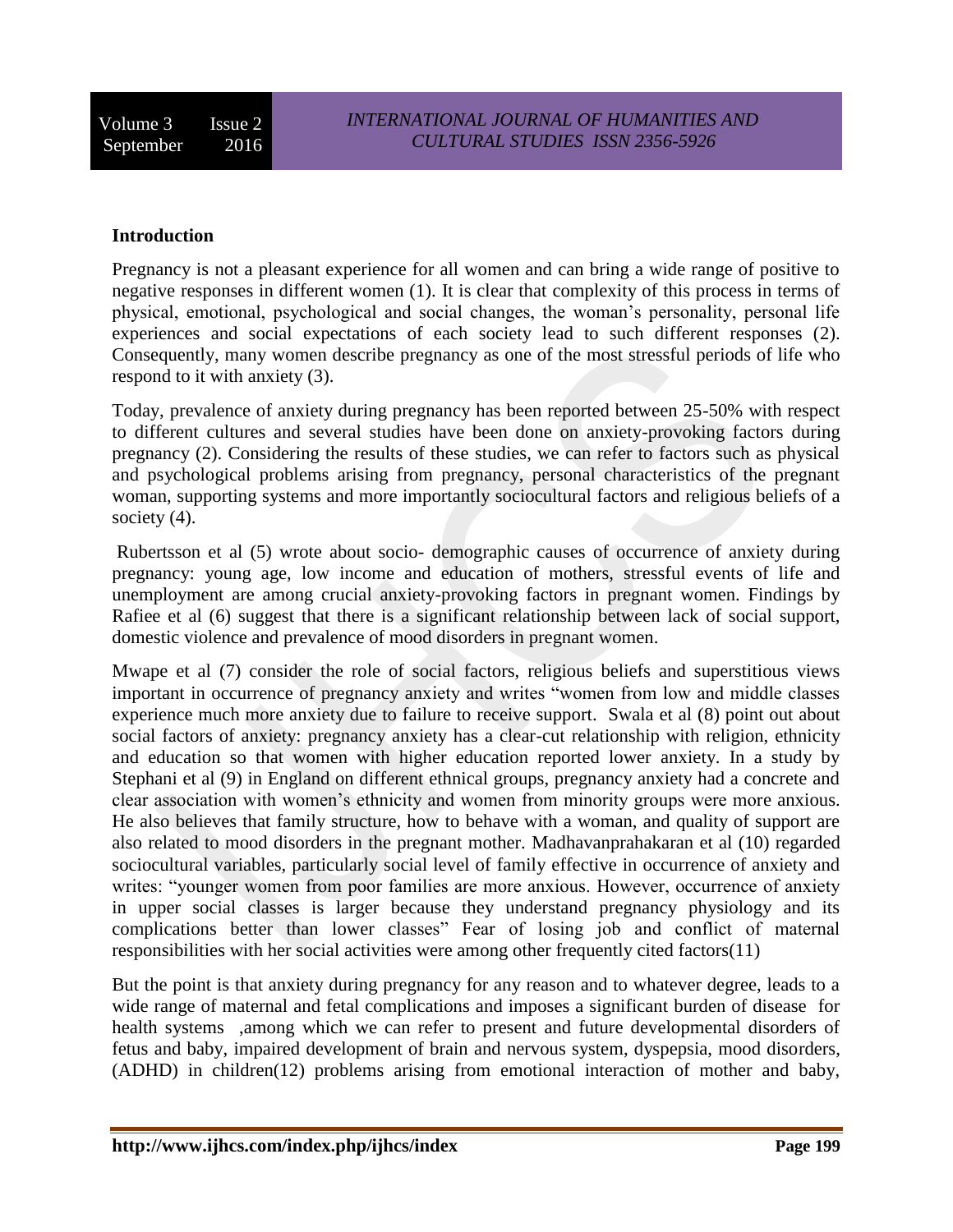hypertension, intrauterine growth retardation (IUGR) intensive cardiovascular diseases, preterm rupture of membrane , preterm labor , prolonged labor, and postpartum depressive disorders (13).

So it is obvious that, this phenomenon should be taken as one of the major disturbing factors affecting psychological health of mothers and all pregnant mothers should be examined for presence of anxiety concerning its risk factors, particularly its social risk factors that are specific to each society (7). So, with respect to scarcity of existing resources concerning pregnancy anxiety and its producing components, and due to lack of qualitative studies in this field, current work aims to identify different dimensions of sociocultural factors of pregnancy anxiety in women who referred to healthcare centers across Tehran metropolitan during 2015 so that we can provide the results for other researchers and respective authorities to take appropriate actions concerning pregnant mothers' health.

#### **Methodology**

#### **Materials and methods**

This research is a part of a qualitative study titled "exploring anxiety experience during pregnancy" that was conducted using conventional content analysis approach on pregnant women referring to healthcare clinics across Tehran during 2015. Conventional content analysis is potentially one of the most critical techniques of qualitative research in social sciences that performs data analysis to identify data (14). Criteria for inclusion in this study included: having spouse, singleton pregnancy, lack of history of mood disorders in pregnant mothers and their close relatives, lack of history of unpleasant accidents over past six months, lack of chronic medical diseases such as cardiac disease, thyroid dysfunction, diabetes, and adrenal disease and finally their current pregnancy has not been classified as a high risk pregnancy. In order to include the subjects in the study, the degree of trait and state anxiety in pregnant mothers was measured using Spielberger questionnaire and those mothers with scores 20-80 entered the study. According to criteria of this test, scores 20 to 40 were classified as mild anxiety and scores 40 to 60 as moderate anxiety and higher scores as severe anxiety.

Semi-structured in-depth interview was used for data collection and purposive sampling method was applied .sampling from pregnant women continued to data saturation point. Finally, 28 pregnant women took part in this study. Interview questions were as follows: what factors in your society or living environment are there that lead to anxiety in pregnancy? What cultural factors and traditions in your family cause you feel anxious? Can you give an example? Can you describe them more?

At the end of each interview, the participants were asked to state whatever left untold. Each interview lasted 30 to 45 minutes on average. All interview texts as well as nonverbal communication were digitally recorded and then were transcribed word by word on papers.

Interview notes, after several times of reviews, were broken into their constituting semantic units and then into smallest meaningful units (codes). Then, the codes were read out for several times and replaced in subcategories and main categories according to centrality and semantic homogeny. Those categories that conveyed a common concept composed a single theme. Then,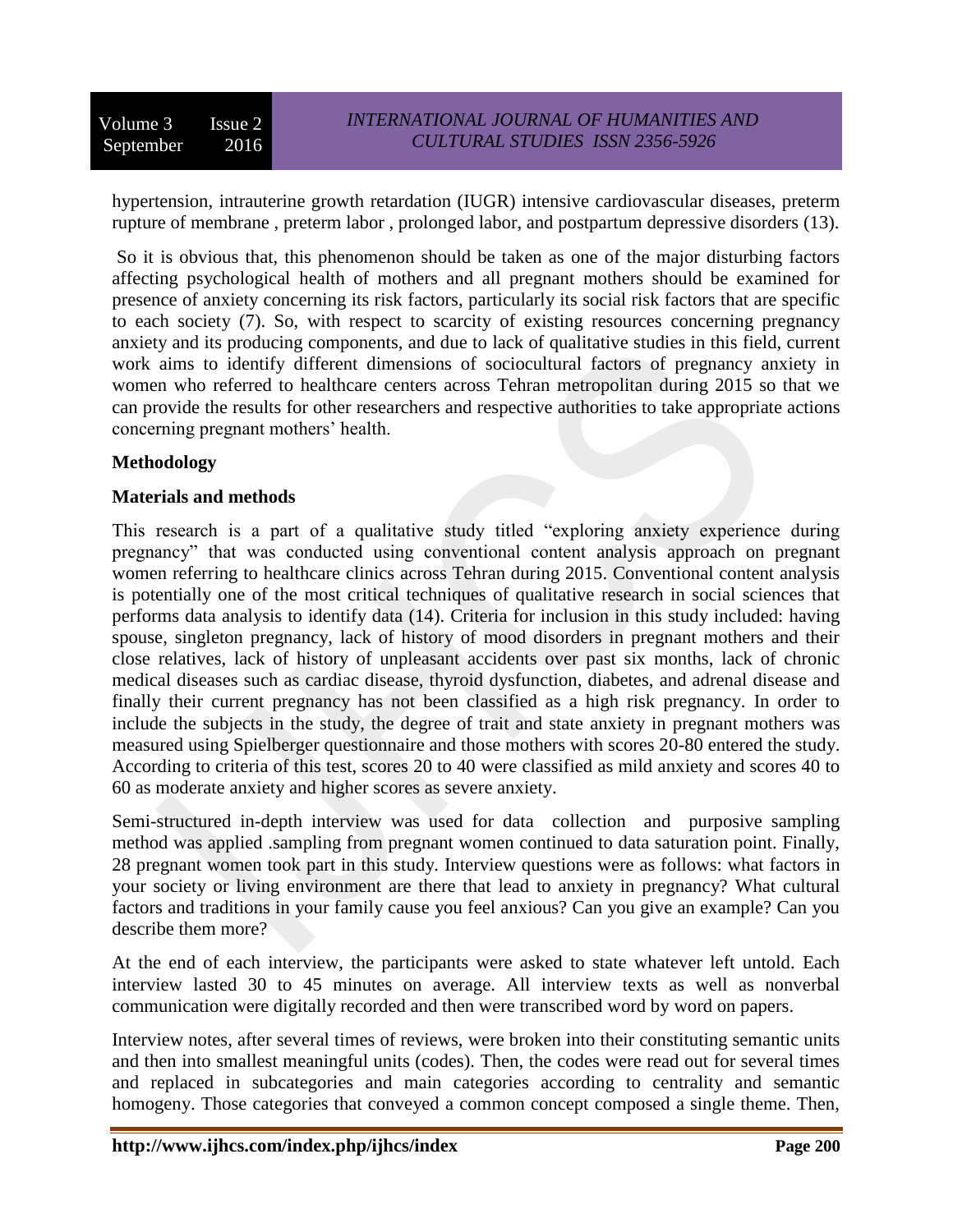initial texts and final categories were reviewed for several times and final changes were exercised. Ultimately, the researcher and participants achieved a mutual satisfaction concerning the meaning of data, content and the names of categories (14).

During the course of research, ethical considerations (conscious consent, confidentiality of information and keeping the subjects' secrets, right of withdrawal from research whenever they wished, the right to demand the tapes and texts) were observed. In order to increase credibility and reliability of data, different methods such as constant reviews and observations, allocating enough time for data collection, good communication with participants and conducting interviews at selected locations by the participants were used. Moreover, review, correction and confirmation of handwritings by the participants (a review of handwritten texts, codes, categories and the contents extracted from each interview), outsider observers (two university professors who were familiar with research method and data analysis and confirmed coding procedure) and the researcher's attempt to search for and analyze contrary evidence (through interview with pregnant women with different socioeconomic backgrounds) helped to promote confirmability of data. To further transferability, research details and stages were described (15).

#### **Findings:**

|    |             | radie (1) Demographic characteristic or parcipitality |    |                      |                   |                         |                           |
|----|-------------|-------------------------------------------------------|----|----------------------|-------------------|-------------------------|---------------------------|
|    | Ethnicity   | Gestational<br>Age<br>(Week)                          |    | Age Education        | Occupation        | Years<br>of<br>marriage | Number<br>of<br>Pregnancy |
| 1. | Pars        | 18                                                    | 35 | <b>High SCHOOL</b>   | Housewife         | $\sqrt{2}$              | 4                         |
| 2. | <b>Tork</b> | 24                                                    | 24 | Midwifery<br>student | Student           | 3                       | 1                         |
| 3. | Pars        | 36                                                    | 25 | Diploma              | Housewife         | 8                       | $\mathbf{I}$              |
| 4. | Pars        | 16                                                    | 24 | Nursing student      | Student           | 10                      | 1                         |
| 5. | Pars        | 22                                                    | 24 | Bachelor degree      | Housewife         | 5                       | $\mathbf 1$               |
| 6. | Pars        | 35                                                    | 22 | High school          | Housewife         | 14                      | $\overline{c}$            |
| 7. | Tork        | 6                                                     | 24 | Diploma              | Housewife         | 5                       | $\mathbf{1}$              |
| 8. | Pars        | 34                                                    | 32 | Bachelor degree      | Housewife         | 18                      | $\mathbf 1$               |
| 9. | Pars        | 26                                                    | 39 | PhD                  | Faculty<br>member | 22                      | 1                         |
|    | 10. Pars    | 8                                                     | 35 | Bachelor degree      | Employee          | 15                      | $\mathbf{2}$              |
|    | 11. Lor     | 16                                                    | 23 | Bachelor degree      | Housewife-        | $\overline{4}$          | 1                         |
|    |             |                                                       |    |                      | Translator        |                         |                           |
|    | 12. Pars    | 38                                                    | 28 | Master degree        | Employee          | $\overline{4}$          | $\mathbf{2}$              |
|    | 13. Pars    | 28                                                    | 27 | Bachelor degree      | Teacher           | 7                       | 1                         |
|    | 14. Masani  | 9                                                     | 29 | Master degree        | Engineer          | 9                       | 1                         |
|    | 15. Tork    | 23                                                    | 32 | Master degree        | Employee          | 10                      | $\overline{2}$            |
|    | 16. Pars    | 26                                                    | 22 | Diploma              | Worker            | $\overline{4}$          | $\mathbf{1}$              |
|    | 17. Tork    | 38                                                    | 19 | High school          | Housewife         | $\mathbf{1}$            | 1                         |
|    | 18. Lor     | 33                                                    | 24 | Primary school       | Housewife         | 3                       | $\overline{4}$            |

Table (1) Demographic characteristic of parcipitants

**http://www.ijhcs.com/index.php/ijhcs/index Page 201**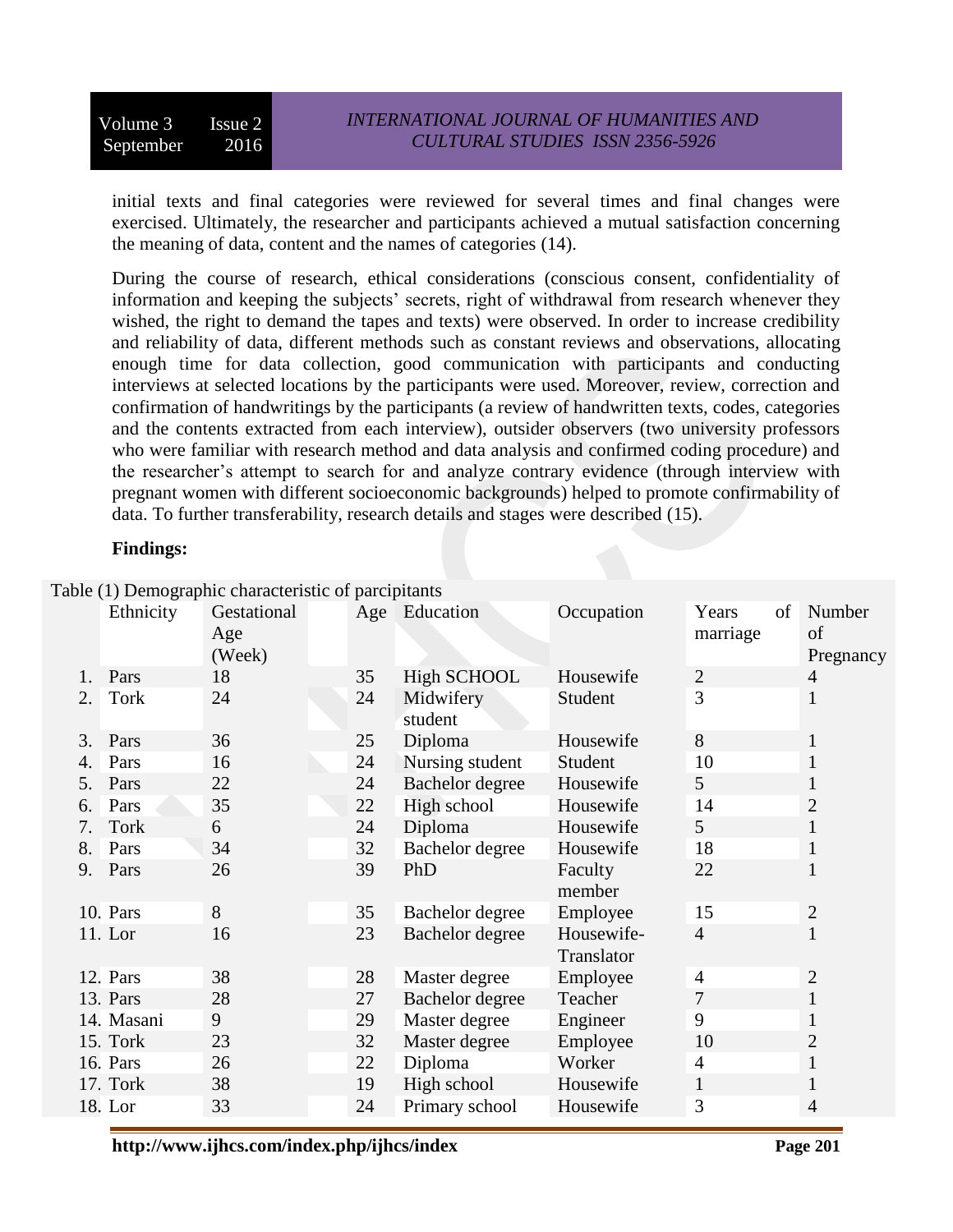| Volume 3<br>September | Issue 2<br>2016 | <b>INTERNATIONAL JOURNAL OF HUMANITIES AND</b><br><b>CULTURAL STUDIES ISSN 2356-5926</b> |                  |           |                |                |
|-----------------------|-----------------|------------------------------------------------------------------------------------------|------------------|-----------|----------------|----------------|
| 19. Balooch           | 20              | 25                                                                                       | High shool       | Housewife | 5              |                |
| 20. Torkman           | 26              | 23                                                                                       | Diploma          | Housewife | $\overline{2}$ | 2              |
| 21. Pars              | 38              | 26                                                                                       | Diploma          | Housewife | 14             |                |
| 22. Tork              | 33              | 20                                                                                       | Bachelor degree  | Emploee   | 5              | $\overline{2}$ |
| 23. Tork              | 20              | 22                                                                                       | Primary school   | Housewife | $\overline{4}$ | 2              |
| 24. Kord              | 26              | 37                                                                                       | Diploma          | Housewife | 10             |                |
| 25. Pars              | 20              | 25                                                                                       | Illitrate        | Housewife | $\overline{4}$ |                |
| 26. Blooch            | 18              | 41                                                                                       | Primary school   | Housewife | 25             |                |
| 27. Pars              | 36              | 24                                                                                       | Bachelore degree | Teacher   | 5              | 2              |
| 28. Pars              | 30              | 30                                                                                       | Diploma          | Housewife | 10             | 2              |

In this study, pregnant women from different educational levels ,occupations and ethnicities, different weeks of pregnancy (6-38) with age range of (18-41 ) in their first to fifth pregnancy participated

Table 2:codes and categories of sociocultural anxiety

|              | Codes                                                  | Categories                     |  |  |  |  |  |
|--------------|--------------------------------------------------------|--------------------------------|--|--|--|--|--|
| $\mathbf{1}$ | The associates' influence on decision making           |                                |  |  |  |  |  |
| 2            | Having an evil feeling due to the taunts of the others |                                |  |  |  |  |  |
| 3            | Creating anxiety in the mother through giving          |                                |  |  |  |  |  |
|              | improper information                                   | Malapropos interference of the |  |  |  |  |  |
| 4            | Interference in the pregnant woman's life              | associates                     |  |  |  |  |  |
| 5            | Fear of the spouse's reaction to a specific gender     |                                |  |  |  |  |  |
| 6            | Importance of gender due to social issues              |                                |  |  |  |  |  |
| 7            | Importance of having a son                             |                                |  |  |  |  |  |
| 8            | Importance of having a daughter                        | Gender-based anxiety           |  |  |  |  |  |
| 9            | Fear of wrong identification of gender                 |                                |  |  |  |  |  |
| 10           | Fear of a specific gender due to reactions of the      |                                |  |  |  |  |  |
|              | associates                                             |                                |  |  |  |  |  |
| 11           | Lack of support by spouse                              |                                |  |  |  |  |  |
| 12           | Lack of support by family                              | Lack of support                |  |  |  |  |  |
| 13           | Losing job due to pregnancy                            |                                |  |  |  |  |  |
| 14           | Disability to perform concurrent duties                | Concurrency<br>of<br>pregnancy |  |  |  |  |  |
| 15           | Stay behind the planned schedules                      | with social role               |  |  |  |  |  |
| 16           | Limitations as a result of pregnancy                   |                                |  |  |  |  |  |

#### **1-Malapropos interference of the associates**

Participants in this study believed that uncommon and inappropriate interference of their associates was one of the main factors arising from their society's culture, leaving negative effects on the pregnant woman's life in different forms and it was considered a barrier against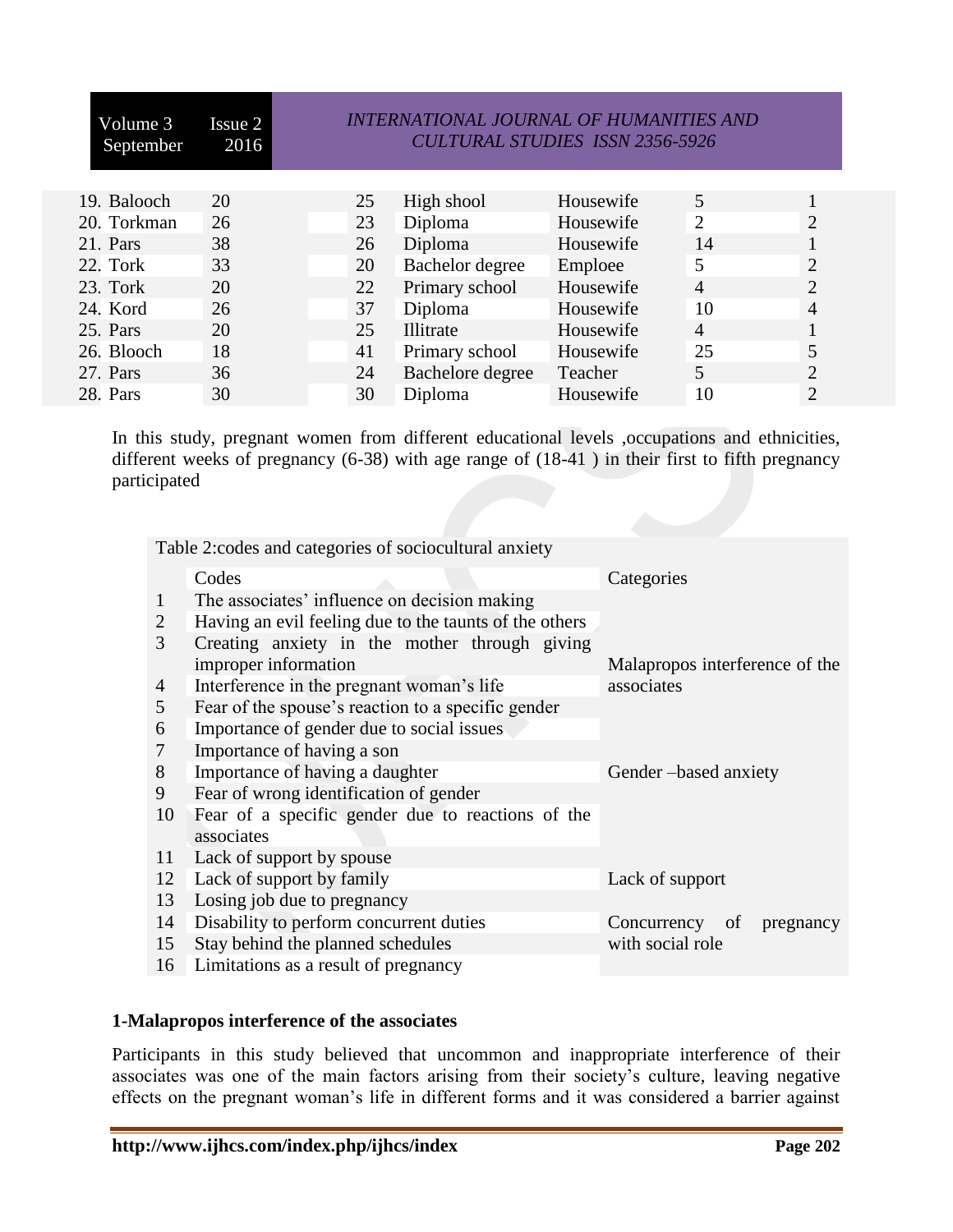peace of mind and safe journey through pregnancy. This category contains four main codes including: the associates' influence on decision making, having an evil feeling due to the taunts of the others, creating anxiety in mother through giving improper information, and interference in personal life of the pregnant woman).

a) The associates' influence on decision making: (a 22 years old mother states) I wanted to go to a good doctor or hospital but my mother-in-law interfered and pulled the wool over my husband's eyes to make him save money. So I went to a public hospital and I got sick.

Another participant who was a 24 years old student expressed "everyone makes a remark and you don't know what to do!"

- b) Having an evil feeling due to the taunts of the others: (a 24 years old woman) my associates' comments annoys me and my friends said that I had become pregnant so early. They just make snide remarks, however, I don't care. But their comments about delivery leaves some effects on me.
- c) Creating anxiety in the mother through giving improper information: one of the major issues during this period is the pregnant woman's fear of and sensitivity to what she hears from the others concerning pregnancy stages and delivery. Certainly, such comments definitely will confuse the pregnant woman's thoughts.

(A 35 years old woman): as soon as you want to say a word, everyone makes her/his own remarks. They insist to prove that they are true and you know nothing. Such people engage your mind and spoil your thoughts.

d) Interference in the pregnant woman's life: in traditional cultures, all friends and associates allow themselves to interfere in other people's lives. Undoubtedly, this issue, which is obvious and tangible in our society, emanates from cultural issues of such societies.

(A 24 years old woman commented to this regard): "As I was going through my fourth month of pregnancy in Nowrooz (Iranian new year days), my husband helped me a lot in our parties. My father-in-law was happy with him but my husband's sisters tussled with me and got on my nerves saying that Ali is doing all the house chores and criticized me. Such interference spoils everything.

## **2-Gender-based anxiety**

As mentioned, one of the main and the most frequent categories in this theme was gender-based anxiety that seems to be an important characteristic of all traditional cultures which provides a ground for many problems the pregnant mothers face during their pregnancy because the baby's gender plays a fundamental role in the family's fate and the associates' satisfaction. This category includes six main codes: fear of the spouse's reaction to a specific gender, importance of gender due to social issues, importance of having a son, importance of having a daughter, fear of wrong identification of gender, fear of a specific gender due to reactions of the associates.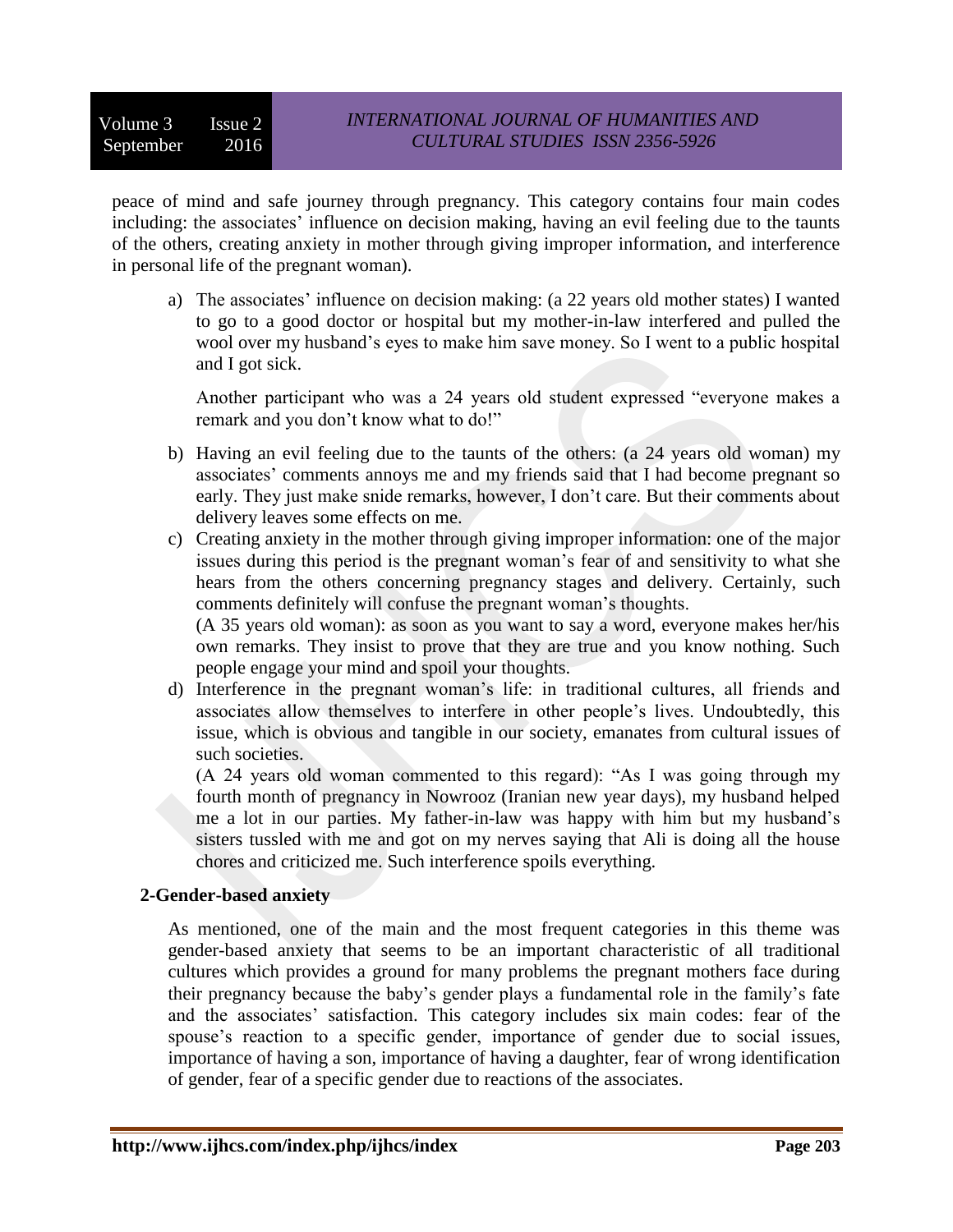- a) Fear of the spouse's reaction to a specific gender: (a 35 years old woman) "you don't believe it that my husband consistently says that he wishes to have a son and I fear if our baby becomes a girl. Then what shall I do? What will be his reaction? He only suggests boyish names.
- b) Importance of gender due to social issues: (a 35 years old woman comments to this respect while crying) I wish to a baby boy because in our culture and society being a boy is better and boys will not experience the miseries the girls will face during their course of life.
- c) Importance of having a son: (a 22 years old woman says with regret) my husband's family didn't talk to me at all. My father- and mother-in-law didn't congratulate me because they thought I was having a baby girl. They treated me so badly that I said how good would be infertility!
- d) Importance of having a daughter: (a 35 years old woman) I was regretful over the early weeks of pregnancy. I told myself "now my son is 13, I suffered hardship and I resumed once again" particularly if it is a boy; I want a daughter because my son was really naughty and I have to tolerate once again.
- e) Fear of wrong identification of gender: (a 35 years old woman) I was really anxious when I did sonography and I told myself what if it is all wrong.
- f) Fear of a specific gender due to reactions of the associates: (A 29 years old woman) I heard lots of snide remarks mostly from my own family, I mean my mom, because they all have daughters; in contrast, my husband's family were happy because they more sons than daughters.

**3- Lack of support:** pregnancy is a special period in the course of a woman's life during which a pregnant woman needs physical and psychological help and support due to her physical and psychological changes. From the standpoints of mothers in this study, dependence on spouse is considered a strong, special and frequent component. However, mothers need their families' support and help, particularly from their mothers and if they become disappointed with the alternative, they clearly express their concern and discomfort. This theme included two categories: lack of support by spouse and lack of support by family.

a) Lack of support by spouse: (a 35 years old woman) You know! You become sensitive toward your husband during pregnancy and ask yourself "if he is responsible or he helps timely. During my prior pregnancy, he wasn't supportive and this issue annoyed me a lot. But know he is much better and I'm hopeful for his help (a 35 years old woman, housewife).

b) Lack of support by family (a 24 years old woman) It feels very bad when no one is around you. I sit alone crying for long hours and I wish my family or my mom were here. At least, they could help me or I wouldn't cry during loneliness or I could be with them when I was sad.

## **4) Concurrency of pregnancy with social role**

A pregnant mother should be able to create a reasonable balance between her maternal obligation and performing other concurrent responsibilities while keeping her prior social role. Therefore, it is obvious that if there is a conflict between these two responsibilities, it will lead to an anxious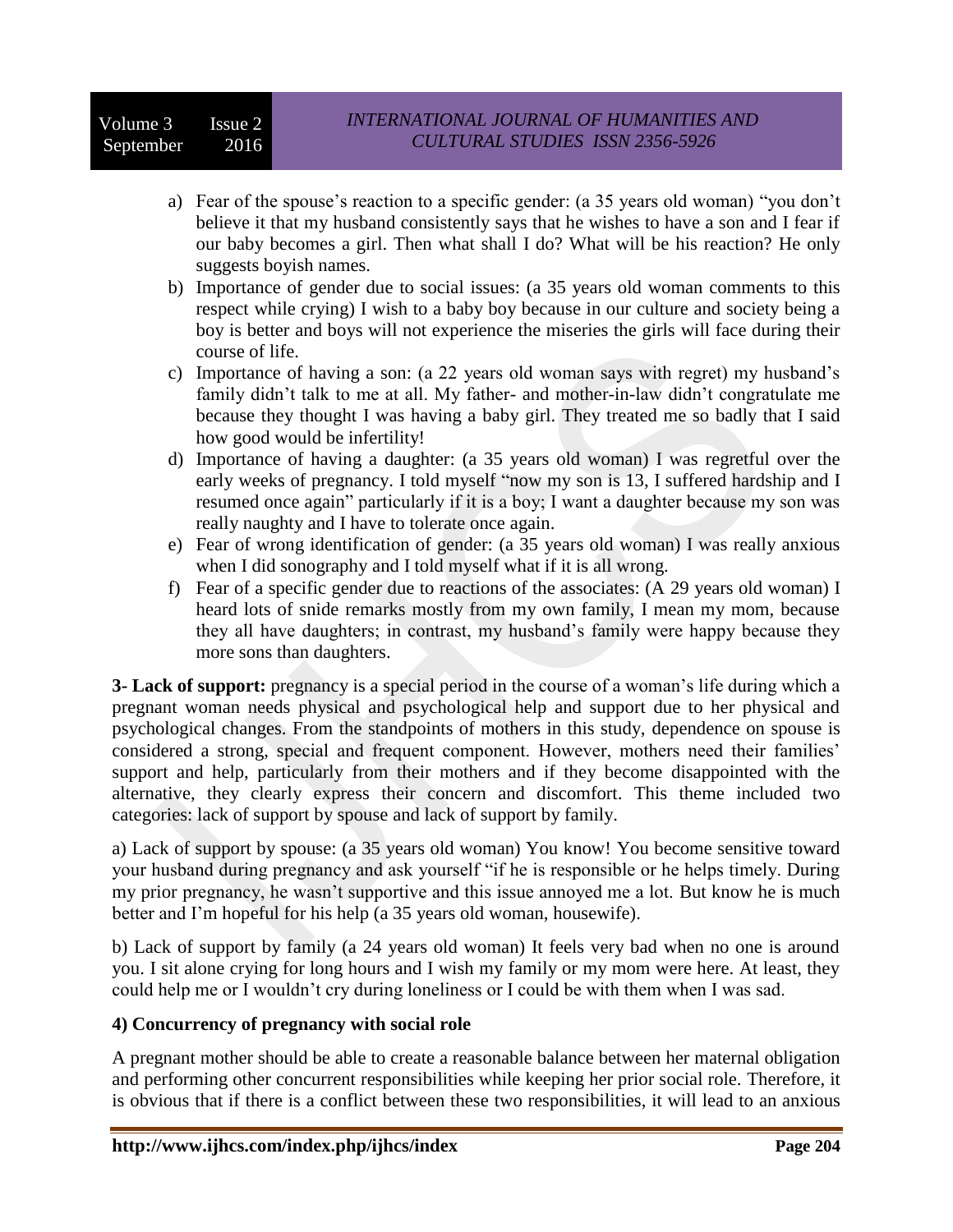mental challenge in the pregnant mother. Four codes were described in this category including losing job due to pregnancy, inability to perform concurrent responsibilities, stay behind the planned schedules, and limitations as a result of pregnancy.

- a) Losing job due to pregnancy: (a 35 years old woman) I know some people who wish to abort because they don't want to lose their jobs and it doesn't matter to them if they have abortion.
- b) Disability to perform concurrent duties: (a 22 years old woman) I'm consistently worried that my house stays clean and my husband be satisfied. I tell myself who is going to do my house chores and to clean the house and so on. Can I cope with that much housework?
- c) Stay behind the planned schedules: (a 28 years old) it made me sad because I had much work remaining behind, particularly for my daughter. So my husband didn't let me go anywhere and I thought I wasn't ready to be a mother once again.
- d) Limitations as a result of pregnancy: (a 26 years old woman) I'm really an independent and free person, so when I have a baby, I cannot go out and I will be restricted to home.

## **Discussion and Conclusions**

Investigations suggest that no study has been conducted specifically on pregnancy anxiety with qualitative approach (16); therefore, it can be said that findings of current work illustrate specific characteristics of pregnancy anxiety that help to clarify its dimensions.

This theme in this study includes four categories: inappropriate interference of associates, gender-based anxiety, lack of support, and concurrency of pregnancy with social role

Interference of the associates in life and decision making are among the causes mentioned in the existing literature related to pregnancy anxiety and were considered among the main themes in our study. In a systematic review by Stevanea et al (16) on mood disorders in mothers, similar findings were obtained.

Stevanea also (16) writes in this regard "lack of decision making, power in the family and the factors that lead to it including lack of sense of self-efficacy are very important anxietyprovoking factors. She continues: a sense of lack of dominance over her own behavior and performance in the mother, and interference of others in her diet and healthcare affairs and their inappropriate recommendations as a result of lack of knowledge affect the sense of security and confidence in the pregnant mother and lead to anxiety and depression.. In Ting's study (17), family environment and incongruous family relationships were considered among social causes of pregnancy anxiety.

In a qualitative study titled "sociocultural factors surrounding mood disorders in pregnancy ", by Mwape et al (7), lack of power of decision making and interference of others in the pregnant mother's life were found consistent with our findings. This means that the existing culture and social communications in the society do not consider interference and decisions about other people indecent and offensive so that people decide about each other's course of action and make the pregnant mother anxious by giving incorrect and non-scientific knowledge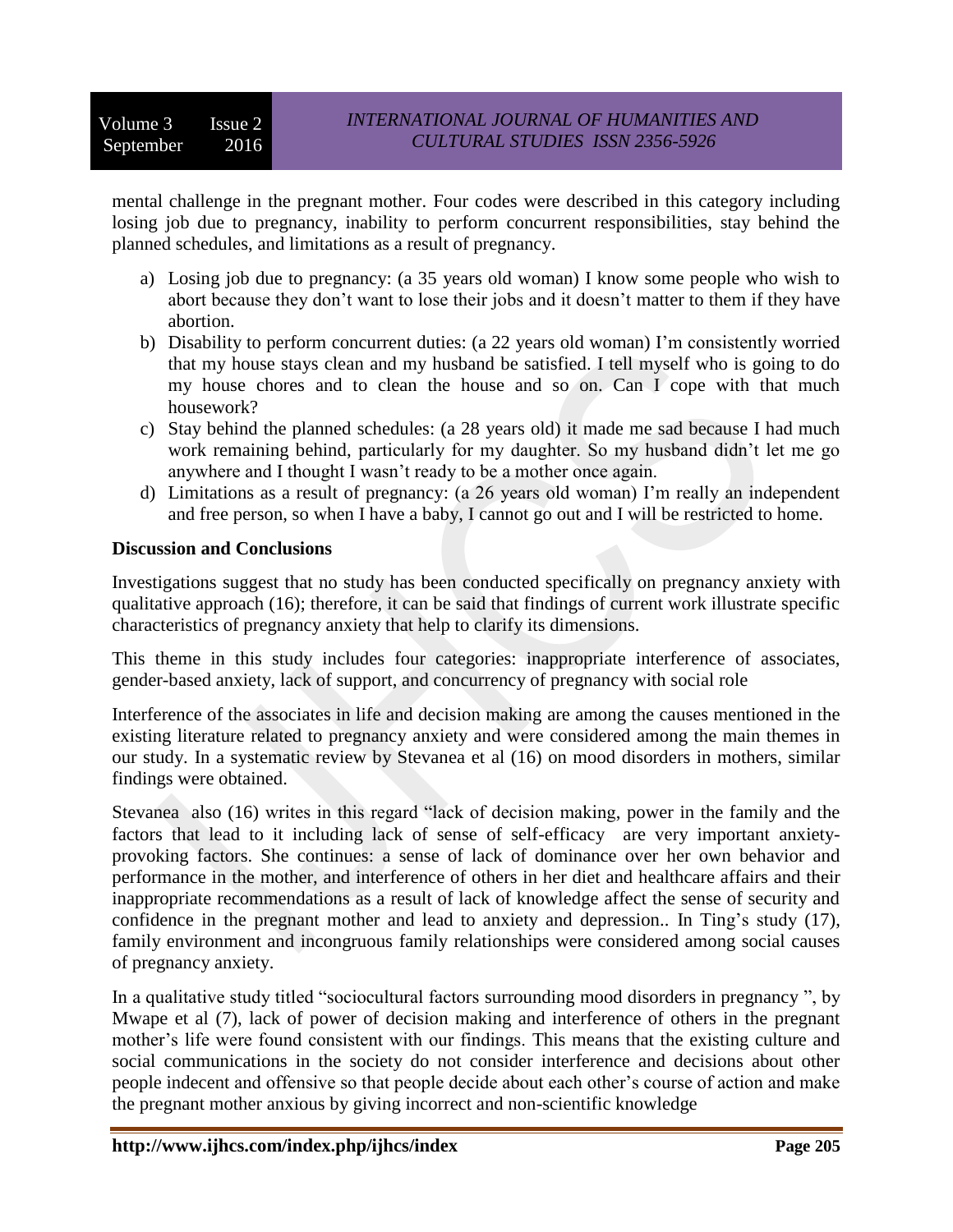Gender-based anxiety, another theme in current study, seems to have a direct root in cultural factors, social attitudes of people and gender discriminations and is considered a major component of pregnancy challenges.

Hashima et al (11) have pointed to this finding in their study as a factor of pregnancy anxiety and they write that 29% of anxiety in Bengali pregnant mothers is associated with the fetus gender. Gender-based anxiety was also reflected in Salari's study ( 18). In a study in China on pregnancy anxiety, the author writes "gender discrimination and preference of male gender is a problem in the current society so that sonography for fetal gender is forbidden in China due to widespread abortion of female fetus (17). It is interesting that in some of the above studies, the degree of support from the pregnant woman was dependent on the baby gender. This result was also found in current study (19) In order to interpret this finding we may say that in a patriarchal culture, men possess more powerful tools in society and socially have a more acceptable and suitable status who are considered as the fertile and productive gender in economy and agriculture and afford the household subsistence who survive the generations. Therefore, it is natural that families are fond of male gender. However, interest in female gender was also obvious in this study that was not consistent with other related literature. Regarding different remarks of mothers, this issue can be assigned to educational problems and more freedom of boys that require encounter with risk factors such as drug addiction, unemployment and other male gender related problems.

Consequently, mothers are worried about the taunts and offensive behaviors of their associates, particularly their spouse, about their baby's gender so that thinking about such issues makes them concerned because pregnant women mentioned several observations and experiences to this respect.

Lack of support was another important anxiety-provoking factor in this study so that a brief review of the literature related to maternal mood disorders suggested that social support plays a critical role in psychological health of mothers and is considered a vital feature in maternal and fetal health (20) Many studies have taken disappointment with receiving support as a significant cause of anxiety and stress in pregnant mothers.(21,22,23) Hopecy believed (24)"social support means a selective performance of a person for another person that can be provided by resources such as family, friends and spouse and leads to a positive response in the recipient(25) . There are several types of support including: physical, psychological (care, courtship, and sympathy), verbal, financial and self-evaluative (26) Abdollahpour (20) in his study wrote that there is a specific relationship between social support and times of pregnancies and their complications. In current work, disappointment with receiving support was a frequent finding in creating anxiety. Ting (17) considers the quality of family relationships as a determinant factor of support and unsuitable family relations was regarded as the main cause of pregnancy anxiety due to failure to receive support followed by incidence of maternal mood disorders that affect the sense of worthiness and self-confidence in these mothers. He continues that this finding is definitely consistent with those elicited by other studies concerning the relationship between selfconfidence and social support and maternal anxiety. Rafiee (5) in his study "the relationship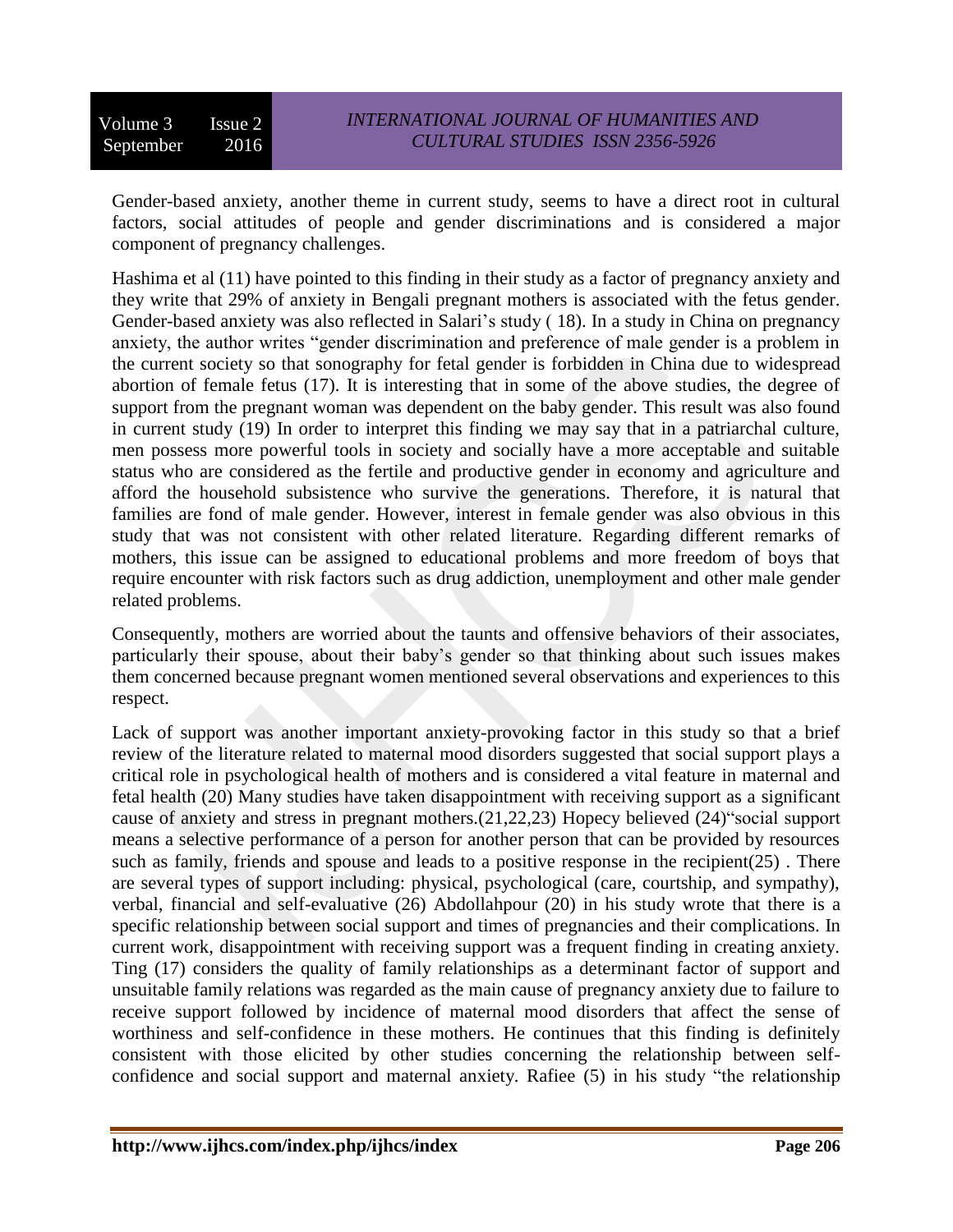between social support and maternal depression and anxiety writes "receiving social support is directly associated with prediction of anxiety and depression during pregnancy".

Concurrency of pregnancy with social role was another effective anxiety-provoking category in this study that can be interpreted as follows: the pregnant mother simultaneously should be able to suitably take care of the baby and to establish productive emotional interaction and to maintain or forget her spousal, educational, occupational and social roles and this requires suitable time management and planning as well as support and engagement of other family members, specially her spouse. However, the point is that this company is not often present effectively. Therefore, four categories included in this category, i.e. losing job due to pregnancy, inability to perform concurrent responsibilities, limitations and delay in planned schedules, can be evaluated to this respect. Swala et al (8) writes regarding his findings that are rooted in such mental thoughts "the question "can I be a good mother for my baby? is constantly one of the main mental challenges for the pregnant woman so that if she is not assured about it, occurrence of anxiety is definitely predictable. Height et al. (27) write about social causes of pregnancy anxiety: maternal conflict with social role and prior activities is among the most important sources of pregnancy anxiety because the pregnant mother assumes herself weak and unable to ideally look after her baby simultaneous with keeping her job and efficiency. It seems that at this stage, expectations from these mothers become multifaceted that may spoil her identity and efficiency. Hashima et al (11) have provided a detailed account of the conflict between occupation and household economics and its role in occurrence of anxiety. Stevanea (16) explained in his study "parental challenges in the mother originate from her future life; how to take care of other children; and changes in personal and social relationships. Furber et al. (28) point out "fear of being blamed about tackling her maternal responsibilities leads to much anxiety in the pregnant mother. In the study conducted by Salari et al (18) restricted social contacts and limited fun times were among causes of pregnancy stress and anxiety. Considering all situations and conditions, it should be said that pregnancy anxiety for any reason and under any conditions must be taken seriously into account due to its widespread maternal and fetal complications (13). It is obvious that identification of anxiety-provoking factors can play a significant role in timely control and prevention (6). Regarding the results of current work, it seems that providing educational and cultural background to respect the privacy of families about problem solving and decision making; to empower women and promote sexual equality and fight with sexual discrimination; to attract families' engagement, particularly the husbands, to support pregnant women; and to present the necessary procedures and facilities for mothers in social activities can play an effective role in controlling pregnancy anxiety.

**Acknowledgements:** finally, the researchers whole-heartedly acknowledge all authorities at Shahid Beheshti University and practitioners at healthcare and treatment centers in Tehran who helped us to conduct current research.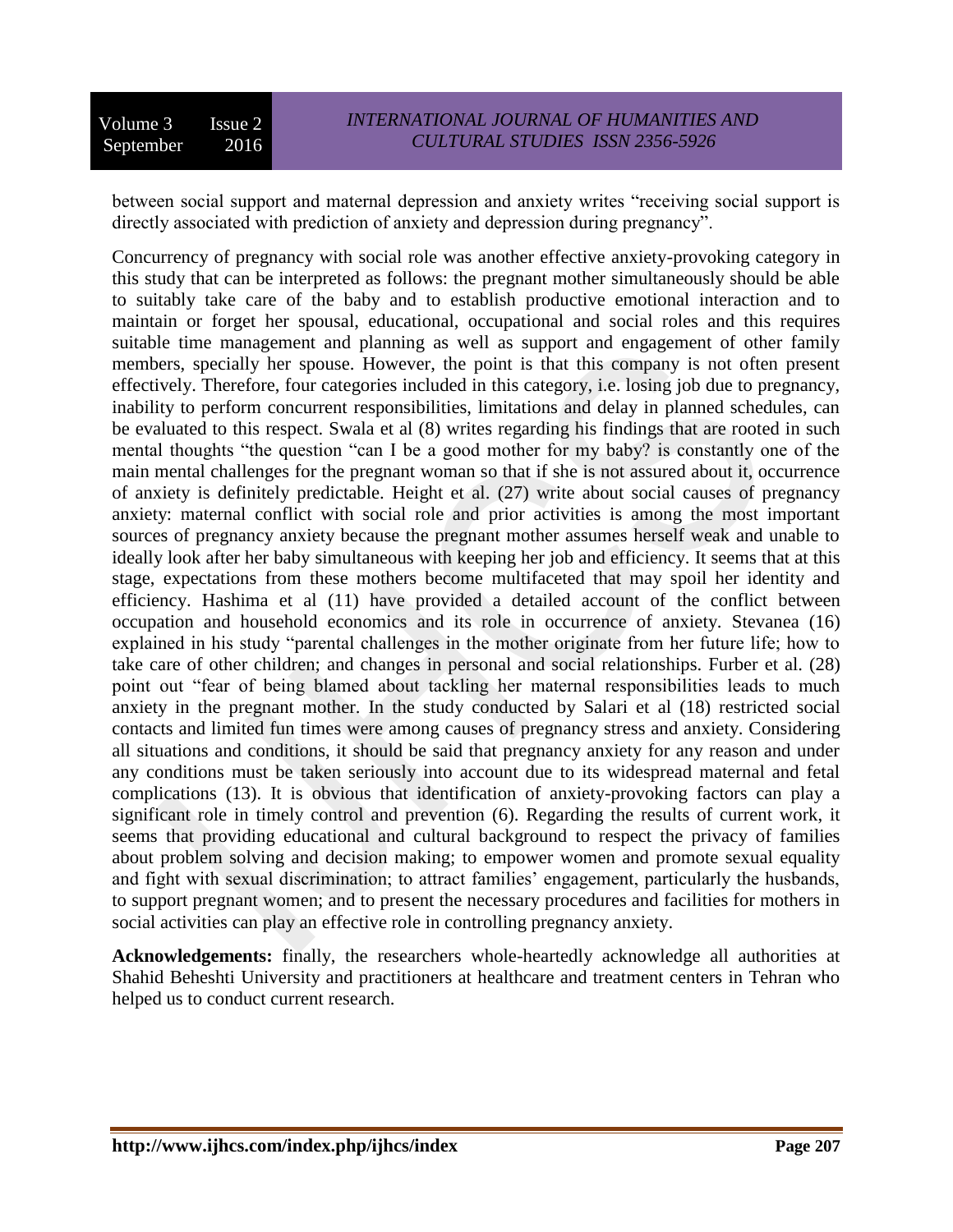#### **References**

1-Martini J, Petzoldt J, Einsle F, Beesdo-Baum K, Höfler M, Wittchen H-U,Risk factors and course patterns of anxiety and depressive disorders during pregnancy and after delivery: A prospective-longitudinal study. J of affect dis. 2015;175 :385–395

2- [Niloufer S. A.](http://www.hindawi.com/21597581/) [Iqbal S. A.](https://www.ncbi.nlm.nih.gov/pubmed/?term=Azam%20IS%5Bauth%5D) Badar S.A. [Ghurnata T.](https://www.ncbi.nlm.nih.gov/pubmed/?term=Tabbusum%20G%5Bauth%5D) Sana S.M. Frequency and associated factors of anxiety and depression in pregnant women.J. Scientific world.2012,13:9-18.

3-Huizink AC, Mulder EJ, Robles de Medina PG, Visser GH, Buitelaar JK,Is pregnancy anxiety a distinctive syndrome, [Early Hum Dev.](http://www.ncbi.nlm.nih.gov/pubmed/15324989) 2004 .79(2):81-91.

4-Bayrampour H .Ali E. Doeborah A .M .Beniz k.Macqueen G. Though S,.Pregnancy related anxiety :A Concept analysis, Int J Nurs Stud. 2016 ,55:115-130.

5- Rubertsson C, Hellström J, Cross M, Sydsjö G,Anxiety in early pregnancy, Prevalence and contributing factors. Arch of women's ment health. 2014,17(3):221–228

6- Rafiee B.A .kbarzadeh M. Asadi N. Zare N ,Comparison of Attachment and Relaxation Training Effects on Anxiety in Third Trimester and Postpartum Depression among Primipara Women.J. Hayat.2013. 19(1):76–88.Scholar google

7-Mwape L ,Teena M, Sally E,Rochel ,D,Scio-cultural factors surrounding mental distress during the prinatal period in Zambia. Int j of ment health. 2012. 6(12): 2-10

8-Salwa A , William S R, Kathy N, Cambell k ,Determinants of maternal antenatal state-anxiety in mid-pregnancy: Role of maternal feelings about the pregnancy ,J of Affect dis 201[6,196:](http://www.sciencedirect.com/science/journal/01650327/196/supp/C)260– 267

9- Stephanie L. Prady, Kate E. Pickett, Kate E. Pickett K. B. Simon G. Kathleen E. Kiernan, J. W (2013) Psychological Distress during Pregnancy in a Multi-Ethnic Community: Findings from the Born in Bradford Cohort Study.J. NE 8(4Plos one.8 (4):1-6.

10 –Madhavanprahakaran G K,Dsouza M S, Nairy K S, , Prevalence of pregnancy anxiety and associated factors. Int J of nur.2015,3,1-7

Subrahmanya Nairy

11-Hashima E N , Yvonee F, Maigun ,Prevalence and associated factors of depressive and anxiety symptoms during pregnancy: A population based study in rural Bangladesh, BMC Wom's Health ,2011;2(9): 11-22

12-Thomas G.O., Jonathon H., Jean G., Michael B., Vivette G. Maternal antenatal anxiety and children's behavioural/emotional problems at 4 years. Report from the Avon Longitudinal Study of Parents and Children. Br. J. Psychiatry. 2002;180:502–508. ;doi: 10.1192/bjp.180.6.502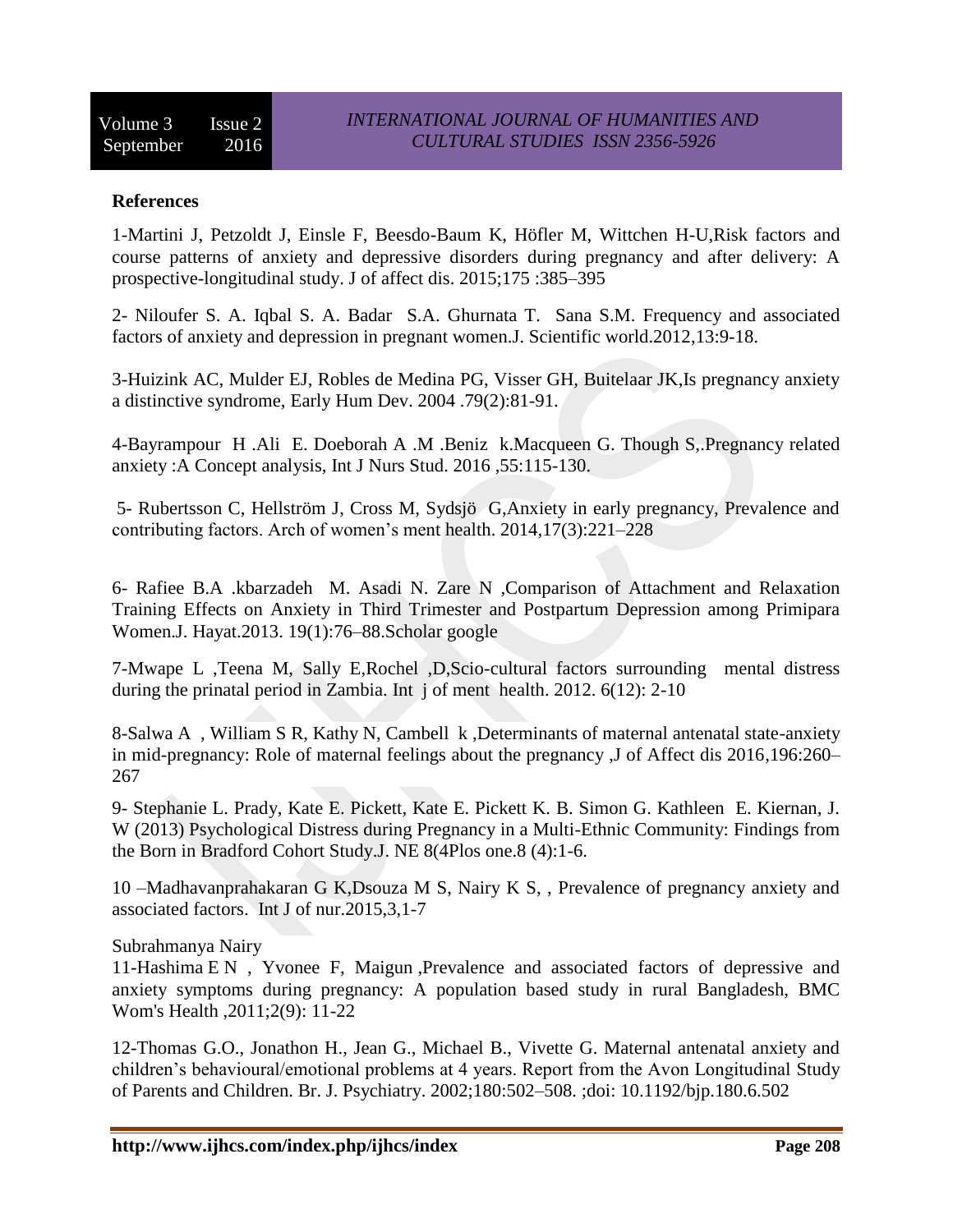13-Shahhosseini Z. Pourasgari M. khallalian A. Salehi A .A review of effect of anxiety on childrens health .J Mater Socio med. 27(3):200-202.

14-LoBiondo-Wood, G. and Haber, J (2013). Nursing research: Methods and critical appraisal for evidence-based practice, Elsevier Health Sciences.

15-Elo, S. Kyngäs, H.The qualitative content analysis process. J of advan nurs,2008, 62: 107- 115.

16- Staneva AA, Bogossian F, Wittkowski A ,Experience of psychological depression anxiety during pregnancy :Meta –synthesis of qualitative research .J. Midwifery.31:563-573, doi: 10.1016/j.midw.2015.03.015.

. 17--Ting K, Yan Y, Jing D. X G , Shu-y, Cai-ning Z, Hong-z Bo L, Prevalence and Risk Factors of Maternal Anxiety in Late Pregnancy in China Int. J. Environ. Res. Public Health 2016, 13(5),468.

18-Salari P, Firoozi M,Sahebi A, Study of the Stressor associated with pregnancy .J. Sabzevar medical university science.2005.12(3):34-40,scholar google

19-Xie RH, ,Liano S, Guo Y, Walker M, Wen SW ,Infant sex –family support and post partum depression ,achiness cohort study ,Epidemiology community health ,2011,65(6) 722-726

20- Abollah pour S,Ramezani S,Khosravi A .Percived social support among family in pregnant women .Int J of pediatrics,3(21)879-888

21-Cenkosy P O,The determination of personal and early postpartum anxiety level and predisposing factor Wom health care, 2013;2(4):1-3.

22- Deklava L ,Lubina K.Circenis K . Sudraba V.Miller I ,Causes of Anxiety during Pregnancy, [Procedia . J.Social and Behavioral Sciences.](http://www.sciencedirect.com/science/journal/18770428) [2015:](http://www.sciencedirect.com/science/journal/18770428/205/supp/C)205(9). 623–626.

23-Körükcü O. Ziya Fırat M. Kukulu K( 2010[\)Relationship between fear of childbirth and](http://www.sciencedirect.com/science/article/pii/S1877042810014990)  [anxiety among Turkish pregnant women](http://www.sciencedirect.com/science/article/pii/S1877042810014990) .J.Procedia-Social and Behavioral Sciences.:465-467

24-Hupecy JE ,Clarifying the social support theory-research linkageJournal of Advanced Nursing,1998,27,1231-1241

25- [Harley K,](http://www.ncbi.nlm.nih.gov/pubmed/?term=Harley%20K%5BAuthor%5D&cauthor=true&cauthor_uid=16403596) [Eskenazi B,](http://www.ncbi.nlm.nih.gov/pubmed/?term=Eskenazi%20B%5BAuthor%5D&cauthor=true&cauthor_uid=16403596) Time in the United States, social support and health behaviors during pregnancy among women of Mexican descent, [Socal Science Med.](http://www.ncbi.nlm.nih.gov/pubmed/16403596) 2006;62(12):3048-3061

26-Longston M G ,Griffin D K, Social support in postpartum adolesence guidelines for nursing assesments and Journal of Obstetric, Gynecologic, & Neonatal Nursing interventions, 2005,34(6)761-768

27-Height N ,Stevenson A L, Partell C ,Qualitive insights to women personal experiences of prenatal depression and anxiety ,Women and birh. 2014: 3420:12-18